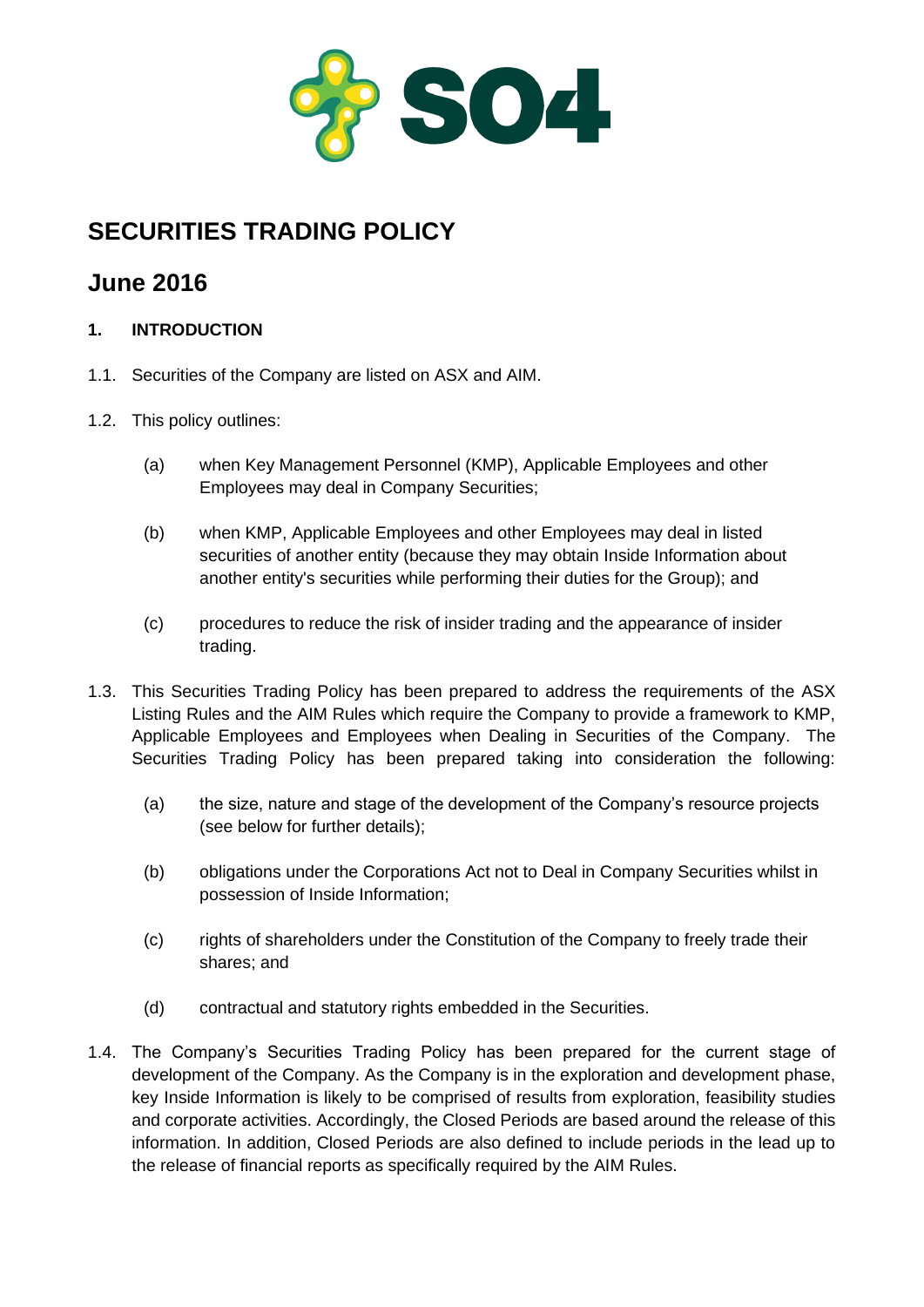

## **BREACH OF POLICY**

- 2.1. A breach of this Policy by an Employee (even if the Employee is not a KMP or Applicable Employee) is serious and may lead to disciplinary action, including dismissal in serious cases. It may also be a breach of the law.
- 2.2. Insider trading is a serious matter which is a criminal offence. It is punishable by substantial fines or imprisonment or both.
- 2.3. Insider trading may also attract civil penalties. A court may impose substantial pecuniary penalties for insider trading and order payment of compensation to persons who suffer loss or damage because of insider trading.

## **2. WHEN EMPLOYEES MAY DEAL**

An Employee, who is not a KMP or Applicable Employee, may Deal in Company Securities or the Securities of a Transaction Entity if he or she does not have information that he or she knows, or ought reasonably to know, is Inside Information in relation to Company Securities or the Securities of a Transaction Entity.

## **3. WHEN EMPLOYEES MAY NOT DEAL**

An Employee, who is not a KMP or Applicable Employee, may not Deal or procure another person to Deal in Company Securities or the Securities of a Transaction Entity if he or she has information that he or she knows, or ought reasonably to know, is Inside Information in relation to Company Securities or the Securities of a Transaction Entity.

### **4. WHEN A KMP OR APPLICABLE EMPLOYEE MAY DEAL**

Subject to the requirements of this Policy (including the required prior approvals and restrictions during Closed Periods), a KMP or Applicable Employee may Deal in Company Securities or the Securities of a Transaction Entity if he or she does not have information that he or she knows, or ought reasonably to know, is Inside Information in relation Company Securities or the Securities of a Transaction Entity.

## **5. WHEN A KMP or APPLICABLE EMPLOYEE MAY NOT DEAL IN COMPANY SECURITIES**

- 6.1. Subject to Clauses 7 and 8 of this Policy, a KMP or Applicable Employee may not Deal or procure another person to Deal in Company Securities:
	- (a) if he or she has information that he or she knows, or ought reasonably to know, is Inside Information in relation to Company Securities;
	- (b) during a Closed Period;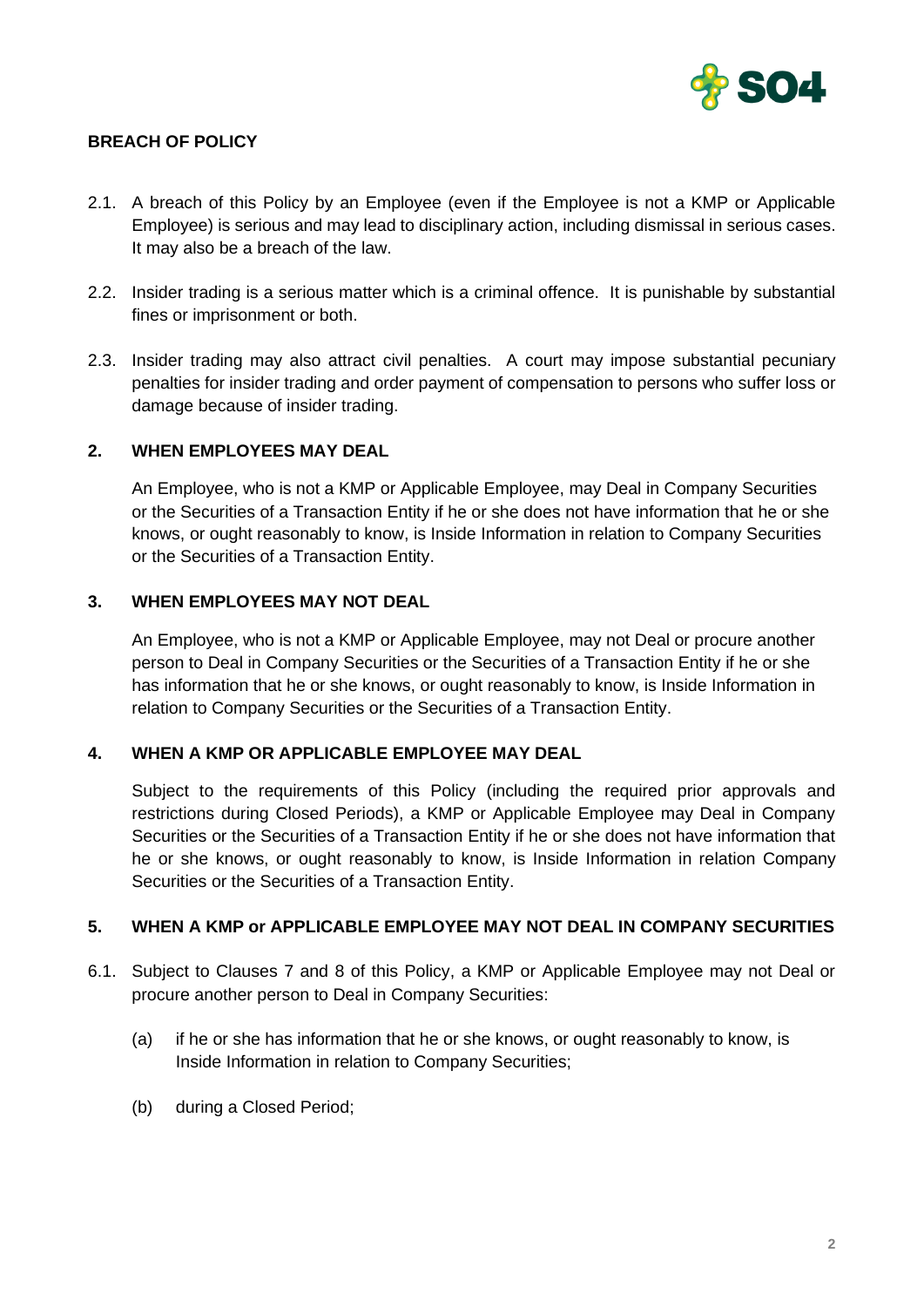

- (c) if he or she has information that he or she knows, or ought reasonably to know, has not been announced to the market under ASX Listing Rule 3.1A or in accordance with AIM Listing Rule 11 in relation to Company Securities.
- 6.2. A KMP or Applicable Employee may not Deal or procure another person to Deal in the Securities of a Transaction Entity if he or she has information that he or she knows, or ought reasonably to know, is Inside Information in relation to the Securities of a Transaction Entity.
- 6.3. KMP or Applicable Employees are prohibited at all times from Dealing in financial products issued or created over or in respect of the Company's Securities (including, but not limited to, hedge arrangements). For the avoidance of doubt this clause does not apply to an option over unissued capital granted by the Company.
- 6.4. KMP or Applicable Employees are prohibited at all times from entering into margin lending or similar arrangements in respect to Company Securities they hold or in which they have a Relevant Interest.

## **6. EXCLUDED TRADING**

Subject to compliance with AIM Listing Rule 21, this Policy does not prohibit Dealing in the Company's Securities during a Closed Period as outlined in Schedule 2.

### **7. EXCEPTIONAL CIRCUMSTANCES**

- 8.1. The Approving Officer may give clearance during a Closed Period for a KMP or Applicable Employee to sell (but not buy) Company Securities in Exceptional Circumstances.
- 8.2. The Approving Officer may not give clearance under the exception in clause 8.1 without obtaining permission from AIM.
- 8.3. The Approving Officer may not give clearance under the exception in clause 8.1 if there is a matter about which there is Inside Information in relation to Company Securities (whether or not the KMP or Applicable Employee knows about the matter) when the KMP or Applicable Employee requests clearance or proposes to Deal in Company Securities. This prohibition is subject to any lawful obligation to the contrary (for example, for an order of a court).
- 8.4. The KMP or Applicable Employee seeking clearance to Deal in the Securities must outline in writing to the Approving Officer the circumstances of their severe financial hardship or as to why their circumstances are otherwise exceptional and that the proposed Dealing in the Securities is the only reasonable course of action available.
- 8.5. The Approving Officer will decide if the Exceptional Circumstances exist.
- 8.6. A list of matters that may constitute Exceptional Circumstances is contained in Schedule 3.

### **8. CLEARANCE FROM THE APPROVING OFFICER**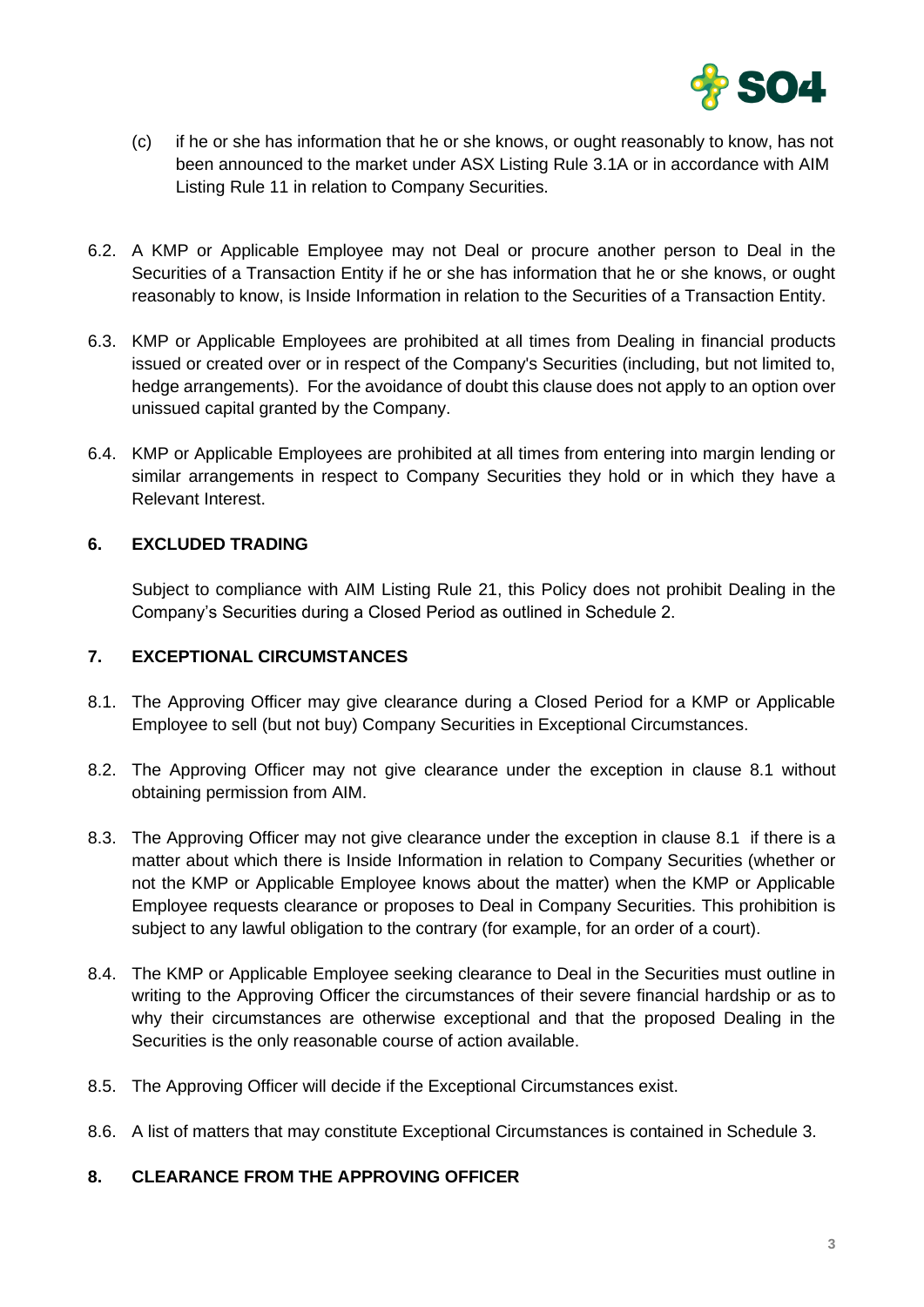

- 9.1. At least 2 Business Days prior to when a KMP or Applicable Employee intends to Deal in Company Securities, the KMP or Applicable Employee must first inform the Approving Officer (and at the same time the Company Secretary) by submitting a completed Securities Trading Request Form (see Schedule 6). If the KMP or Applicable Employee is not able to fax or email a scanned copy of the Securities Trading Request Form, then the KMP or Applicable Employee may send an email with the same information in it to the Approving Officer.
- 9.2. The Approving Officer must approve or reject the Securities Trading Request as soon as practicable (generally within 2 Business Days). The KMP or Applicable Employee must not Deal in Company Securities until it has received the clearance from the Approving Officer.
- 9.3. The Approving Officer may not give clearance if:
	- (a) there is a matter about which there is or may be Inside Information in relation to Company Securities (whether or not the KMP or Applicable Employee knows about the matter) when the KMP or Applicable Employee requests clearance or proposes to deal in Company Securities;
	- (b) the Securities Trading Request form is lodged during a Closed Period;
	- (c) the proposed Dealing is during a Closed Period; or
	- (d) the Approving Officer has any other reason to believe that the proposed Dealing breaches this Policy.
- 9.4. In making a determination under 9.3(a) about the existence of Inside Information the Approving Officer should exercise caution and refuse the clearance if there is any possibility that Inside Information may exist.
- 9.5. Irrespective of any clearances given under this Policy, the Employee or KMP is not to Deal with Company Securities whilst in possession of Inside Information.
- 9.6. The Approving Officer must:
	- (a) keep a written record of:
		- (i) any information received from a KMP or Applicable Employee in connection with this Policy; and
		- (ii) any clearance given under this policy, including the duration for which the clearance applies; and
	- (b) send a copy of the written record to the Company Secretary for keeping.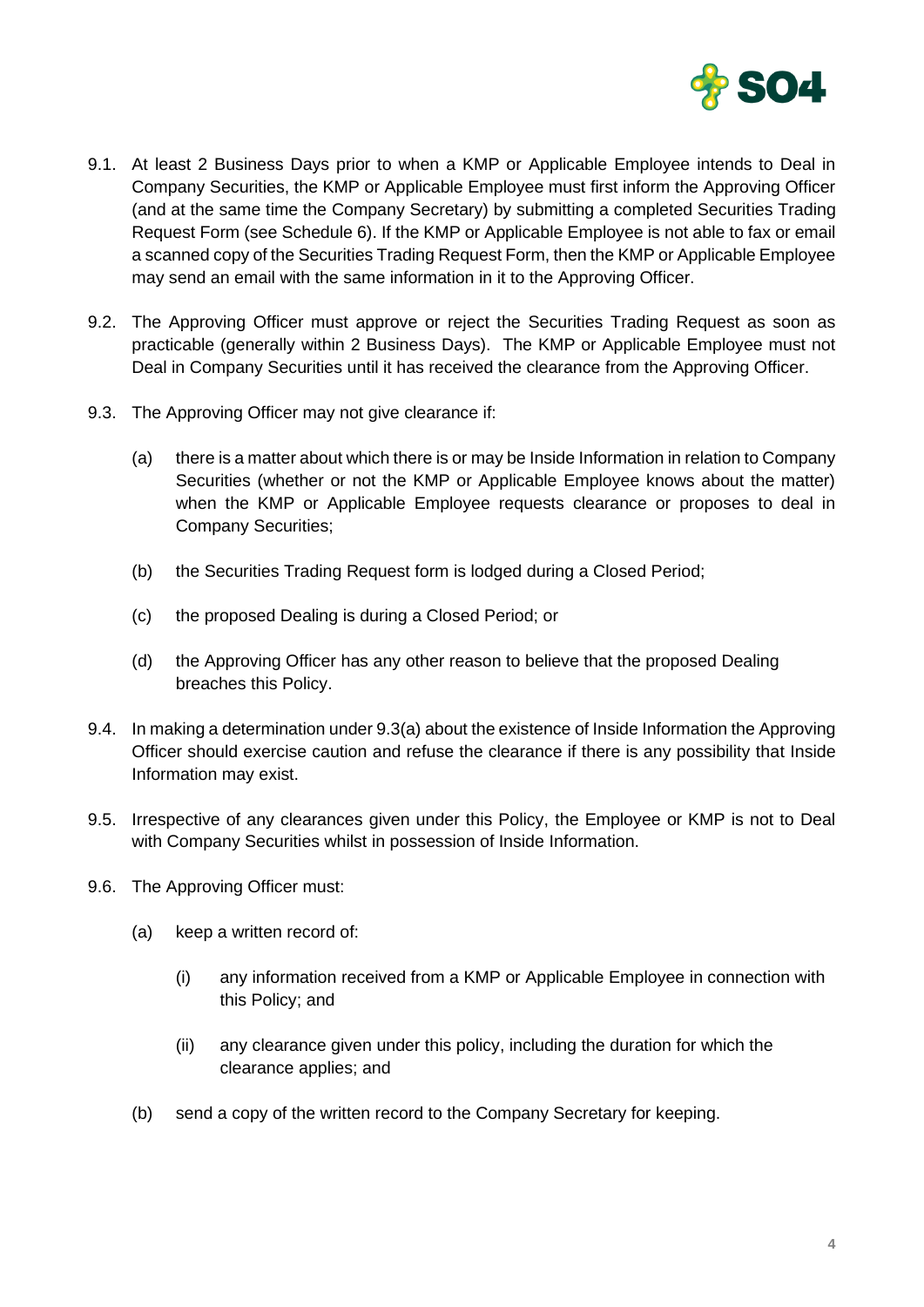

- 9.7. The Company Secretary must keep a file of any written record referred to in clauses 9.1 and 9.6.
- 9.8. For the purposes of this policy, written requests and clearances may include facsimiles and emails and are valid for a period the earlier of:
	- (a) 5 Business Days;
	- (b) the Business Day before the Company enters a Closed Period; and
	- (c) the time that the KMP or Applicable Employee comes into possession of Inside Information.

# **9. DEALINGS IN WHICH A KMP OR APPLICABLE EMPLOYEE HAS A RELEVANT INTEREST**

A KMP or Applicable Employee must prohibit any Dealing in the Company Securities in which the KMP or Applicable Employee has a Relevant Interest while the KMP or Applicable Employee is in possession of Inside Information.

## **10. COMMUNICATING INSIDE INFORMATION**

- 11.1. If an Employee (including a KMP or Applicable Employee) has information that he or she knows, or ought reasonably to know, is Inside Information in relation to Company Securities or the Securities of Transaction Entity, the Employee must not directly or indirectly communicate that information to another person if he or she knows, or ought reasonably to know, that the other person would or would be likely to:
	- (a) Deal in Company Securities or the Securities of a Transaction Entity; or
	- (b) procure another person to Deal in Company Securities or the Securities of a Transaction Entity.
- 11.2. Unless otherwise authorised, an Employee must not inform colleagues (except the Approving Officer) about Inside Information or its details.

### **11. NOTIFICATION OF TRADES IN COMPANY SECURITIES**

KMP or Applicable Employees must notify the Company Secretary of any Dealings in the Company's securities with two business days of such Deal occurring. Initial, ongoing and final notifications will be required which must include the details set out in Schedule 4 to this Securities Trading Policy.

### **12. SPECULATIVE DEALING**

A KMP may not deal in Company Securities on considerations of a short term nature.

## **13. DISTRIBUTION OF POLICY**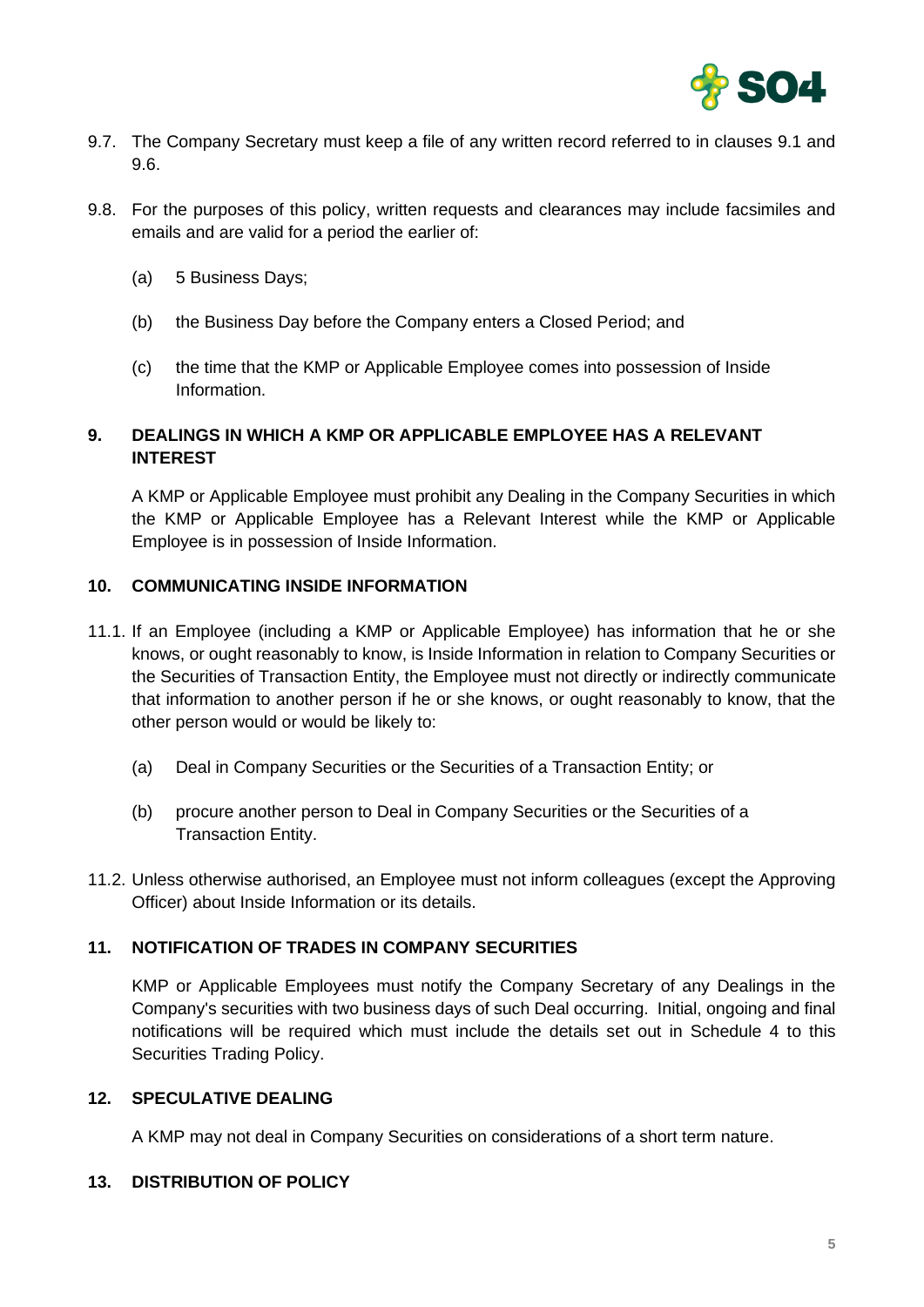

This policy must be distributed to all KMPs and Employees.

## **14. ASSISTANCE AND ADDITIONAL INFORMATION**

Employees who are unsure about any information they may have in their possession, and whether they can use that information for Dealing in Company Securities or Securities in a Transaction Entity, should contact the Authorised Officer.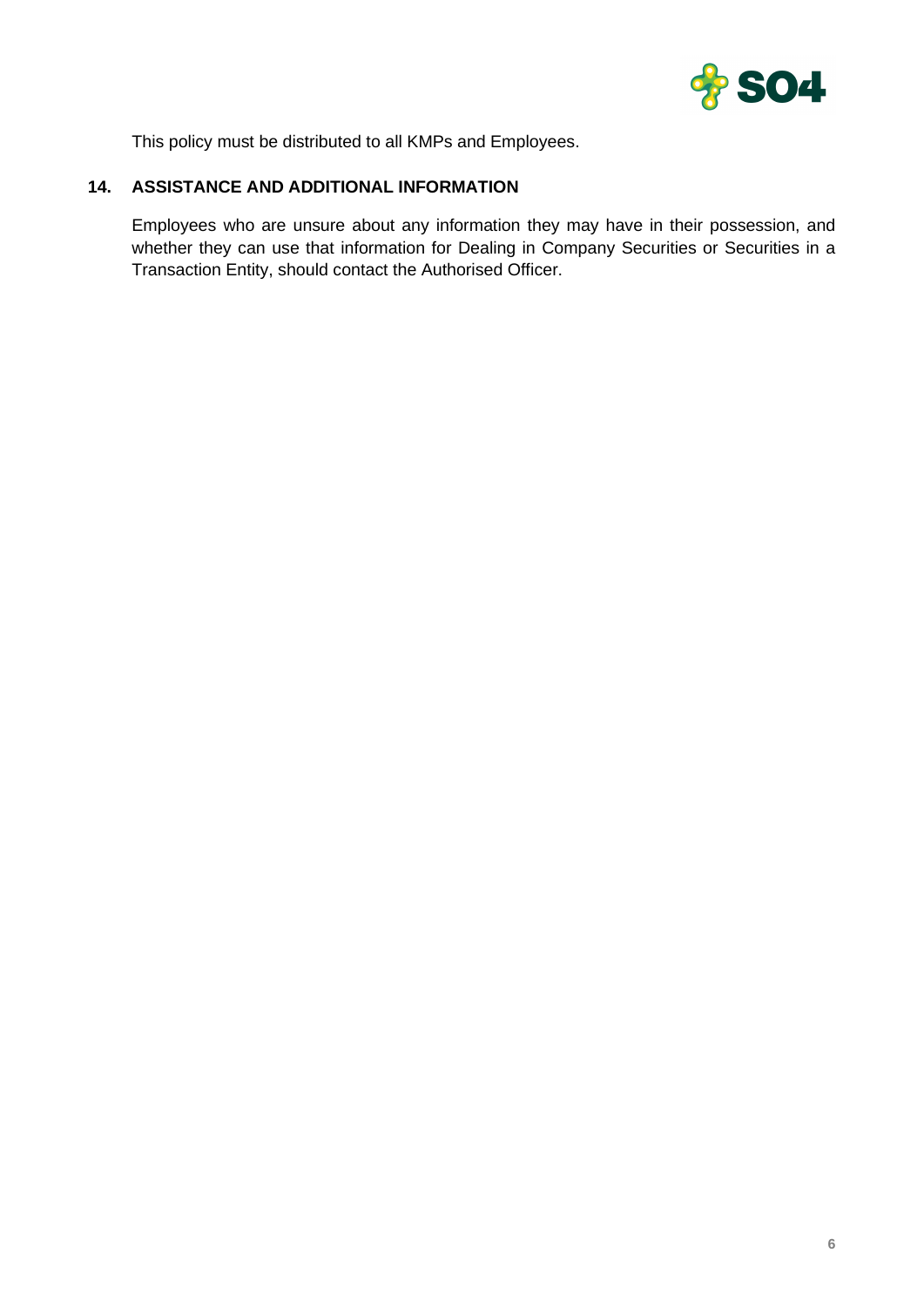

# **Schedule 1 – Defined Terms**

In this policy:

**AIM** means the Alternative Investment Market operated by the London Stock Exchange.

**AIM Rules** means a listing rule of AIM.

**Applicable Employee** means an Employee who is likely to be in possession of Inside Information in relation to the Company irrespective of his or her holding or interest in the Company.

#### **Approving Officer** means:

- (a) for a KMP who is not a Director, the chief executive officer;
- (b) for a Director (except the chairman of the board), the chairman of the board; and
- (c) for the chairman of the board, any other two Directors.
- **ASX** means ASX Limited (ABN 98 008 624 691) and where the context permits, the Australian Securities Exchange operated by ASX Limited.

**Business Day** means any day of the week other than a Saturday, Sunday or Public Holiday.

#### **Closed Period** means:

- (a) during the 10 Business Day period prior to the expected release of, and two hours after the actual release of, announcements regarding:
	- (i) material exploration results;
	- (ii) material mineral resource or reserve estimates or exploration targets;
	- (iii) results of material technical studies, including scoping, pre-feasibility feasibility or other detailed technical studies;
	- (iv) sales and production figures;
	- (v) profit and production forecasts;
	- (vi) material borrowings or material changes to terms of existing borrowings;
	- (vii) material changes to liquidity and material cash flow information;
	- (viii) significant changes in operations;
	- (ix) significant litigation;
	- (x) significant mergers, joint ventures, acquisitions, restructures, or takeovers;
	- (xi) major asset purchases or sales;
	- (xii) material new products and technology; and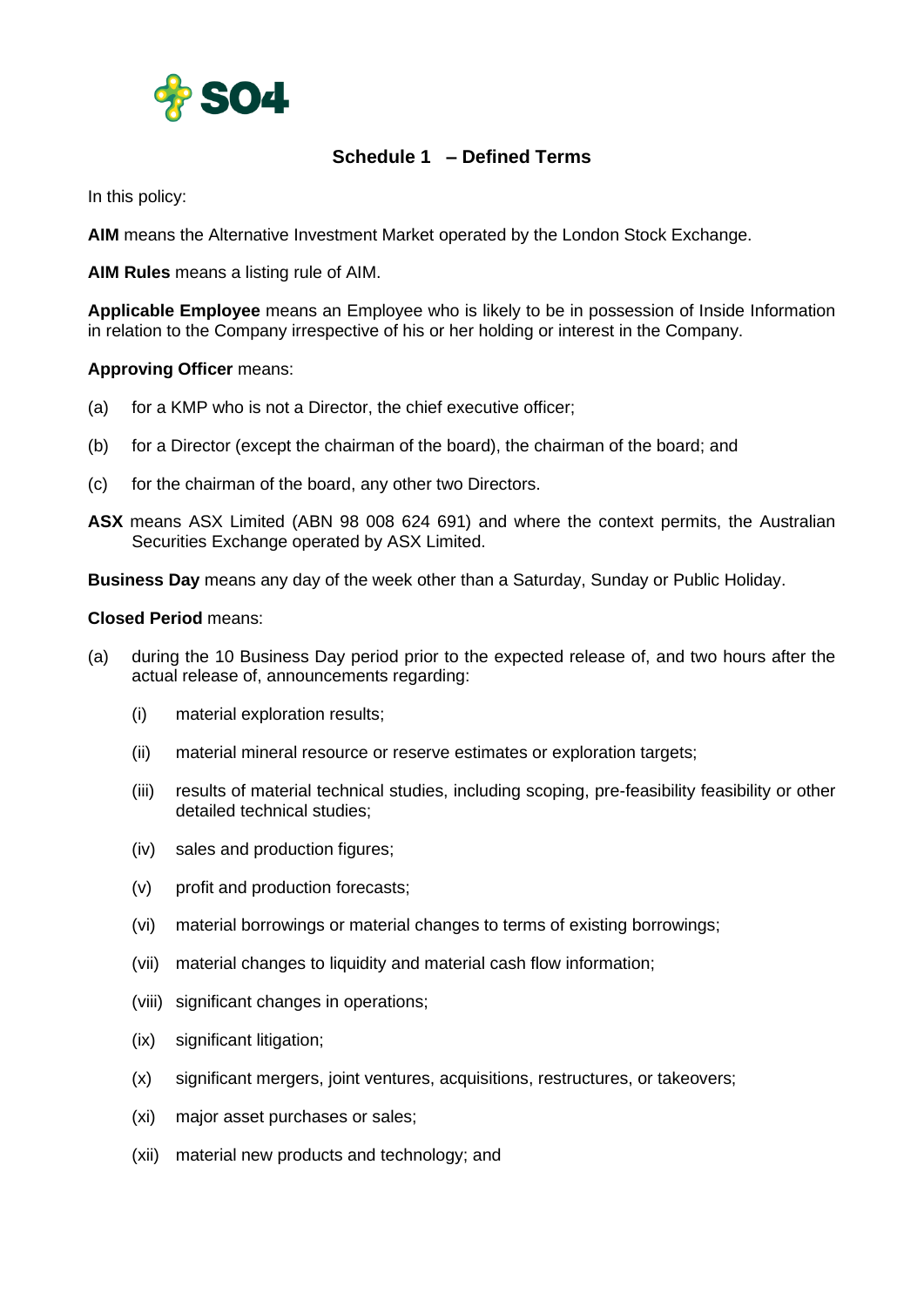

- (xiii) capital raisings by the Company (except participation by a KMP in the capital raising itself); or
- (b) during the 5 Business Day period prior to the expected release of, and two hours after the actual release of, the following:
	- (i) quarterly activity reports;
	- (ii) a disclosure document for the offer of Securities in the Company containing Inside Information or information that has not been announced to the market under ASX Listing Rule 3.1A;
	- (iii) a target statement for a takeover offer for Securities in the Company;
	- (iv) a bidder's statement for the issue of Securities in the Company; and
	- (v) a scheme booklet for a merger by way of a scheme of arrangement involving the Securities of the Company; or
- (c) the period of two months immediately preceding the preliminary announcement of the Company's annual results; or
- (d) the period of two months immediately preceding the announcement of the half yearly report or, if shorter, the period from the relevant financial period and up to and including such publication; or
- (e) the period of one month immediately preceding the announcement of the quarterly cashflow reports or, if shorter, the period from the relevant financial period end up to and including the time of the announcement; or
- (f) any period when the Company is in possession of Inside Information.

**Company** means Wildhorse Energy Limited (ACN 117 085 748).

**Company Securities** means all Securities in the Company or a Group member whether or not listed or traded on the ASX, AIM or other financial market in Australia or the United Kingdom (including financial products issued or created over or in respect of the Company's Securities).

**Corporations Act** means the Corporations Act 2001 (Australia).

**Deal** includes acquiring, disposing of, subscribing for or entering into an agreement to acquire, dispose of or subscribe for, and Dealing has a corresponding meaning. This includes deals betweens Directors and KMPs, off-market deals and transfers for no consideration. A decision to join, or subscribe for shares under, any dividend reinvestment plan is not dealing in Company Securities

**Director** means a director of the Company or a person who acts as a director of the Company whether or not officially appointed to such position and for the purposes of this policy includes a Director's Family.

**Employee** means any employee or consultant of the Company.

**Exceptional Circumstance** has the meaning outlined in [Schedule](#page-11-0) 3.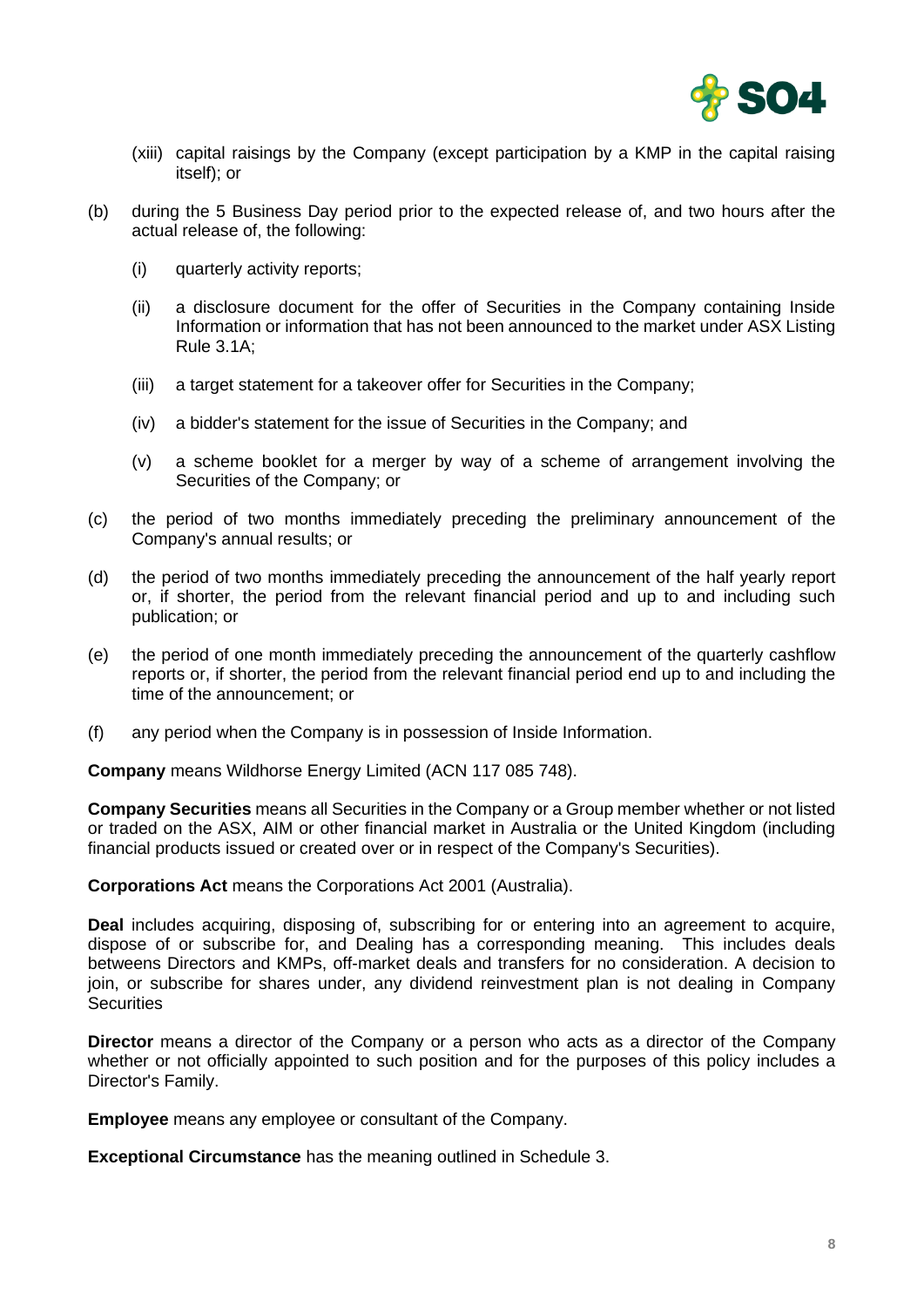

**Family** means in relation to any person, his or her spouse or civil partner and any child where such child is under the age of eighteen years. It includes any trust in which such individuals are trustees or beneficiaries and any company over which they have control or more than 20% of its equity or voting rights (excluding treasury shares) in a general meeting. It excludes any employee share or pension scheme where such individuals are beneficiaries rather than trustees.

#### **Generally available information** is information that is:

- (a) is readily observable;
- (b) has been made known in a manner likely to bring it to the attention of persons who commonly invest in securities of the relevant type and a reasonable period for that information to be disseminated has elapsed since it was made known; or
- (c) consists of deductions, conclusions or inferences made or drawn from information falling under paragraphs (a) or (b).

**Group** means the Company and each of its controlled entities.

**Inside Information** means information that is not generally available and if it were generally available, a reasonable person would expect it to have a Material Effect on the price or value of the Company's Securities (and includes unpublished price sensitive information, as defined in the AIM Listing Rules). For the purposes of this Policy, Inside Information generally includes, but is not limited to the following (prior to it being generally available):

- (a) material exploration results;
- (b) material mineral resource or reserve estimates or exploration targets;
- (d) results of material technical studies (including, but not limited to, scoping, pre-feasibility, feasibility or other detailed technical studies);
- (e) sales and production figures;
- (f) profit and production forecasts;
- (g) material borrowings or material changes to terms of existing borrowings;
- (h) material changes to liquidity and material cash flow information;
- (i) significant changes in operations;
- (j) significant litigation;
- (k) impending mergers, joint ventures, acquisitions, restructures, takeovers;
- (l) major asset purchases or sales; and
- (m) material new products and technology.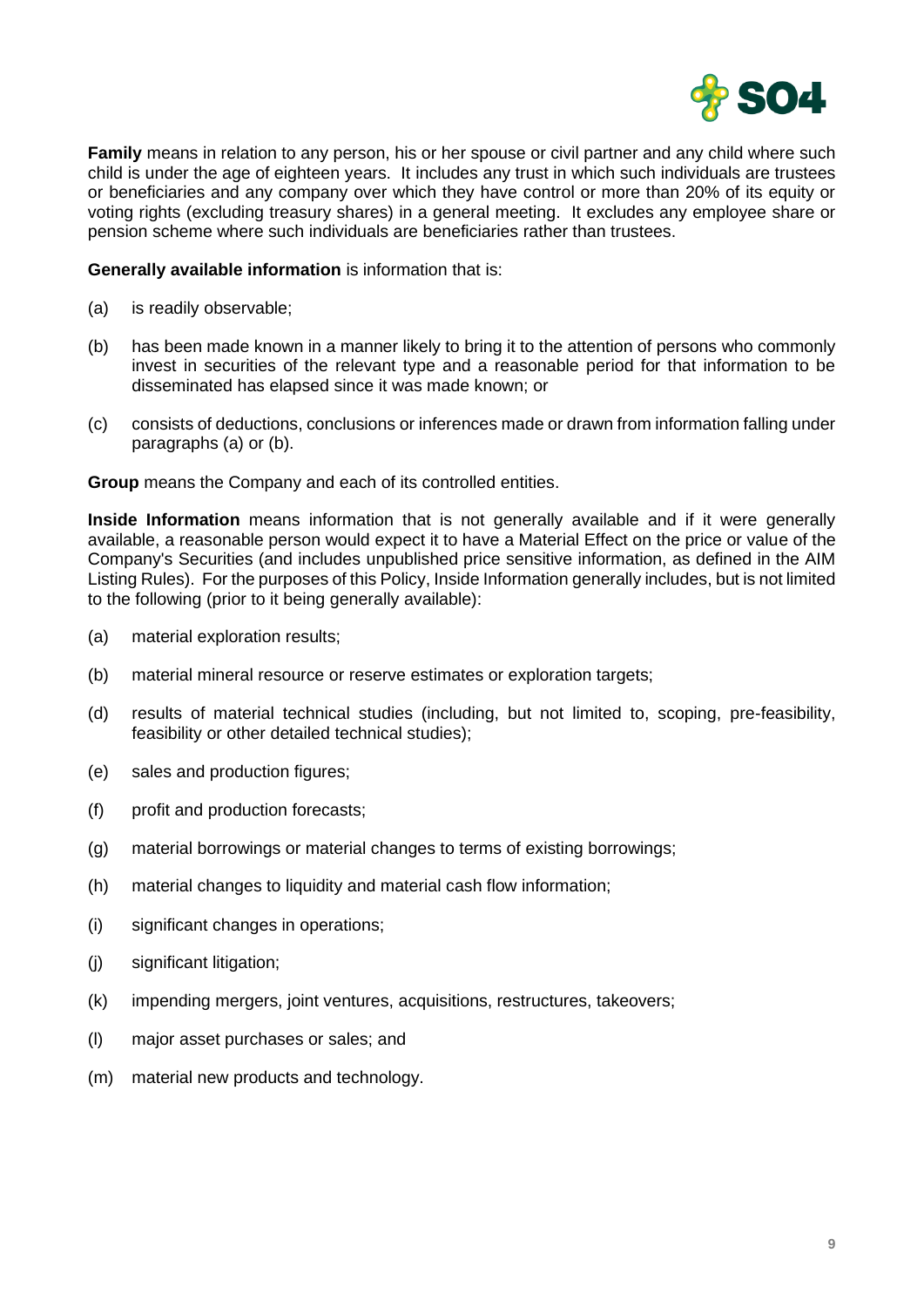

**Insider Trading** in relation to this Policy means if a person has information about securities and the person knows, or ought reasonably to know, that the information is Inside Information, the person is prohibited from:

- (a) Dealing in the securities;
- (b) procuring another person to Deal in the securities; or
- (c) giving the information to another person who the person knows, or ought reasonably to know, is likely to:
	- (i) Deal in the securities; or
	- (ii) procure someone else to Deal in the securities.

**Key Management Personnel** or **KMP** means those persons having authority and responsibility for planning, directing and controlling the activities of the entity, directly or indirectly, including any Director (whether executive or otherwise) chief executive officer, chief financial officer or company secretary of that entity, as determined in accordance with Accounting Standard AASB 124 'Related Party Disclosure'.

For the purposes of this Policy, information is taken to be **Material** or will have a **Material Effect** if the information would, or would be likely to, influence persons who commonly acquire securities in deciding whether or not to acquire or dispose of the Company's Securities.

**Relevant Interest** A person has a Relevant Interest in securities if they:

- (a) are the holder of the securities; or
- (b) have power to exercise, or control the exercise of, a right to vote attached to the securities; or
- (c) have power to dispose of, or control the exercise of a power to dispose of, the securities.

**Security** includes shares, debentures, rights, options, employee options, prescribed interests and warrants and Securities has a corresponding meaning.

**Transaction Entity** means an entity which the Company has business dealings which is listed on the ASX, AIM or any other financial market.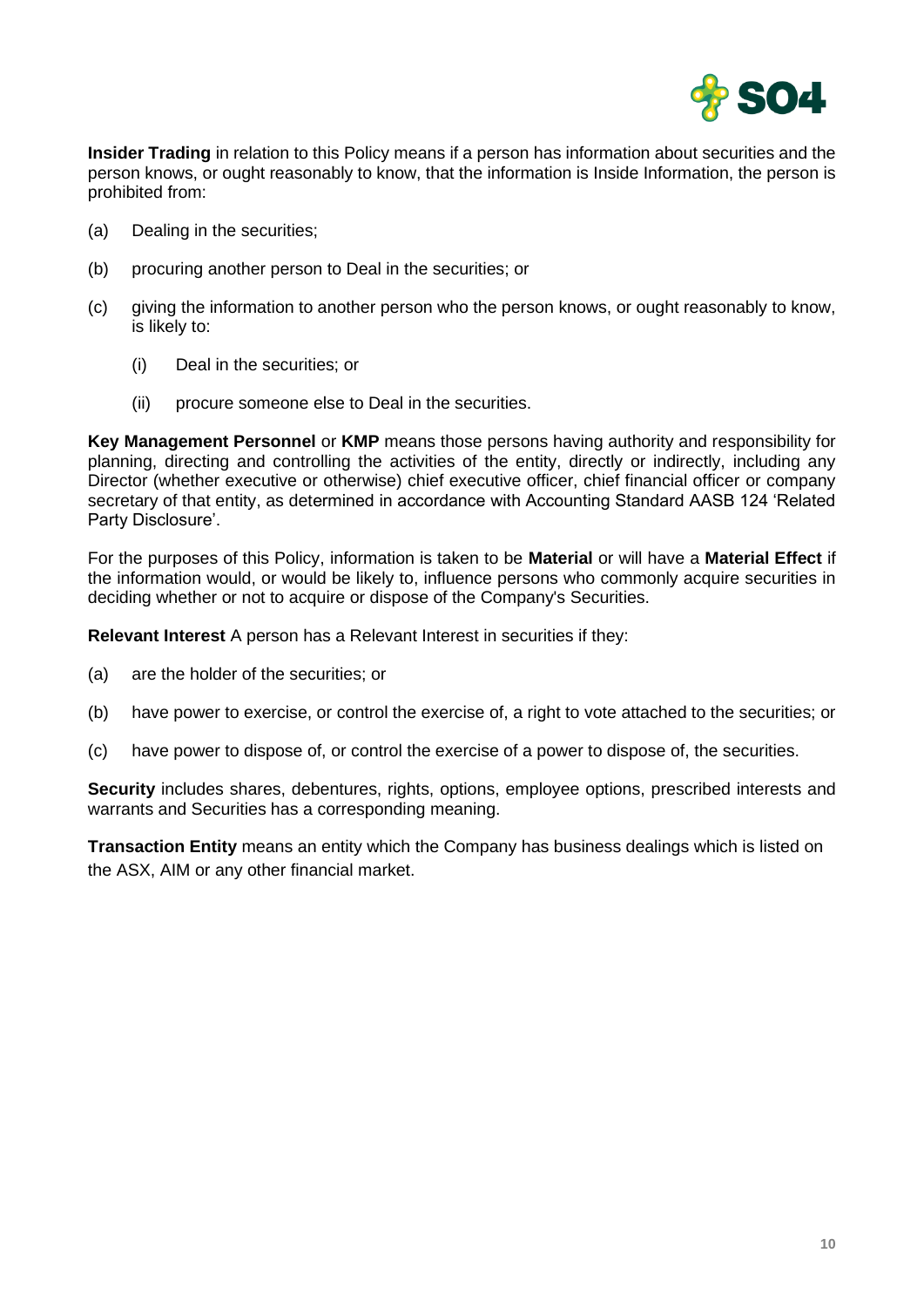

# **Schedule 2 – Exclusions From The Securities Trading Policy**

Dealing excluded from the operation of Policy includes:

- (a) transfers of Securities already held into a superannuation fund or other saving scheme in which the KMP is a beneficiary;
- (b) transfers of Securities where there is no change in beneficial ownership;
- (c) an investment in, or trading in units of, a fund or other scheme (other than a scheme only investing in the securities of the entity) where the assets of the fund or other scheme are invested at the discretion of a third party;
- (d) where a KMP is a trustee, trading in Securities by that trust provided the KMP is not a beneficiary of the trust and any decision to trade during a Closed Period is taken by the other trustees or by the investment managers independently of the KMP;
- (e) undertakings to accept, or acceptance of, a takeover offer;
- (f) trading under an offer or invitation made to all or most of the security holders, such as, a rights issue, a security purchase plan, a dividend or distribution reinvestment plan and an equal access buy-back, where the plan that determines the timing and structure of the offer has been approved by the board. This includes decisions relating to whether or not to take up the entitlements;
- (g) subject to obtaining permission from AIM (if necessary) the exercise (but not the sale of securities following exercise) of an option or a right under an employee incentive scheme, or the conversion of a convertible security, where the final date for the exercise of the option or right, or the conversion of the security, falls during a Closed Period; and
- (h) trading under a non-discretionary trading plan for which prior written clearance has been provided in accordance with procedures set out in the trading policy and where:
	- (i) the KMP did not enter into the plan or amend the plan during a Closed Period;
	- (ii) the trading plan does not permit the KMP to exercise any influence or discretion over how, when, or whether to trade; and
	- (iii) the entity's trading policy does not allow for the cancellation of a trading plan during a Closed Period other than in exceptional circumstances.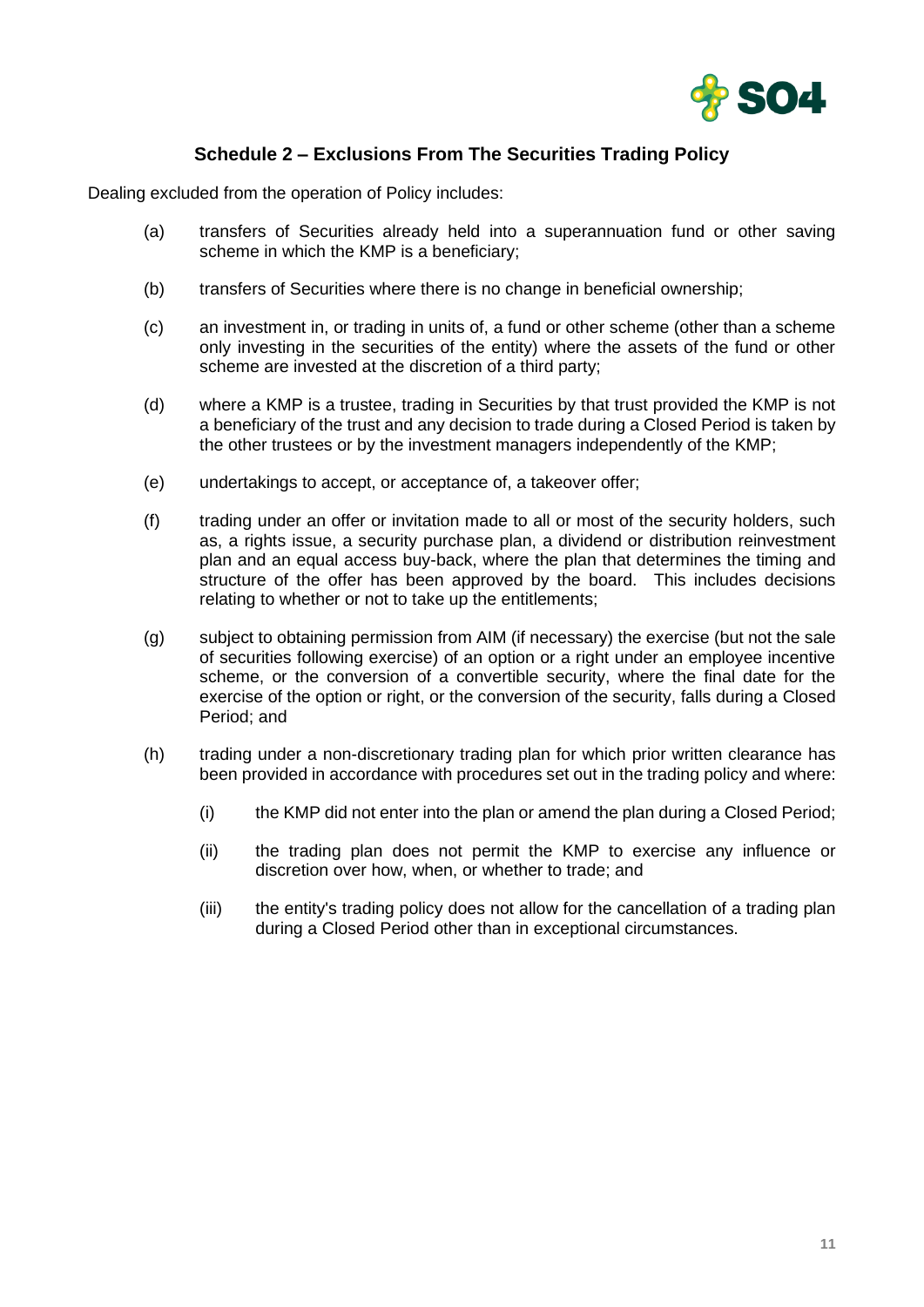

# **Schedule 3 – Exceptional Circumstances**

<span id="page-11-0"></span>For the purposes of this Policy, Exceptional Circumstances include:

(a) severe financial hardship whereby the Employee has a pressing financial commitment that cannot be satisfied otherwise than by selling the relevant Securities.

For example, a tax liability of an Employee would not normally constitute severe financial hardship unless the person has no other means of satisfying the liability. A tax liability relating to Securities received under an employee incentive scheme would also not normally constitute severe financial hardship or otherwise be considered an Exceptional Circumstance.

- (b) The Employee is required by a court order, or there are court enforceable undertakings, for example, in a bona fide family settlement, to transfer or sell the securities of the entity or there is some other overriding legal or regulatory requirement for him or her to do so.
- (c) An unforseen circumstance that is considered by the Board to be consistent with the objectives of this Policy.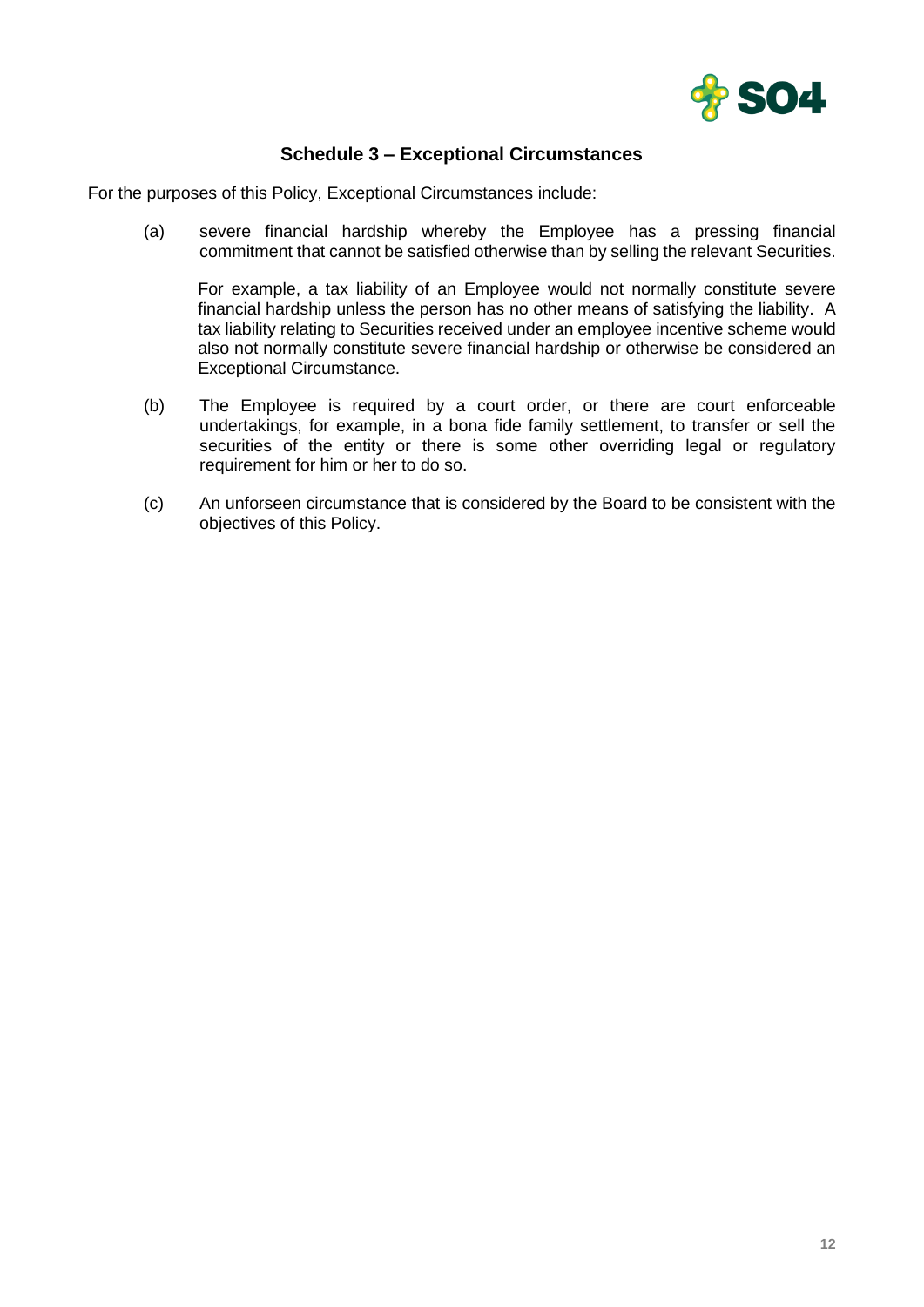

# **Schedule 4 – Notification Requirements**

#### **Initial disclosure**

- 1. The KMP will provide the following information as at the date of appointment.
	- (a) details of all Company Securities registered in the KMP's name. These details include the number and class of the Company Securities;
	- (b) details of all Company Securities not registered in the KMP's name but in which the KMP has a Relevant Interest. These details include the number and class of the Company Securities, the name of the registered holder and the circumstances giving rise to the Relevant Interest; and
	- (c) details of all contracts (other than contracts to which the Company is a party) to which the KMP is a party or under which the KMP is entitled to a benefit, and that confer a right to call for or deliver shares in, debentures of, or interests in a managed investment scheme made available by, the Company or a related body corporate. These details include the number and class of shares, debentures or interests, the name of the registered holder if the shares, debentures or interests have been issued and the nature of the KMP's interest under contract.
- 2. The KMP will provide the required information as soon as reasonably possible after the date of appointment and in any event not later than two Business Days after the date KMP's date of appointment.

#### **Ongoing disclosure**

- 3. The KMP will provide the following information.
	- (a) details of changes in Company Securities registered in the KMP's name other than changes occurring as a result of corporate actions by the Company. These details include the date of the change, the number and class of the Company Securities held before and after the change, and the nature of the change, for example on-market transfer. The KMP will also provide details of the consideration payable in connection with the change, or if a market consideration is not payable, the value of the Company Securities the subject of the change;
	- (b) details of changes in Company Securities not registered in the KMP's name but in which the KMP has a Relevant Interest. These details shall include the date of the change, the number and class of the Company Securities held before and after the change, the name of the registered holder before and after the change, and the circumstances giving rise to the Relevant Interest. The KMP will also provide details of the consideration payable in connection with the change, or if a market consideration is not payable, the value of the Company Securities the subject of the change; and
	- (c) details of all changes to contracts (other than contracts to which the Company is a party) to which the KMP is a party or under which the KMP is entitled to a benefit, and that confer a right to call for or deliver shares in, debentures of, or interests in a managed investment scheme made available by, the Company or a related body corporate. These details include the date of the change, the number and class of the shares, debentures or interests to which the interest relates before and after the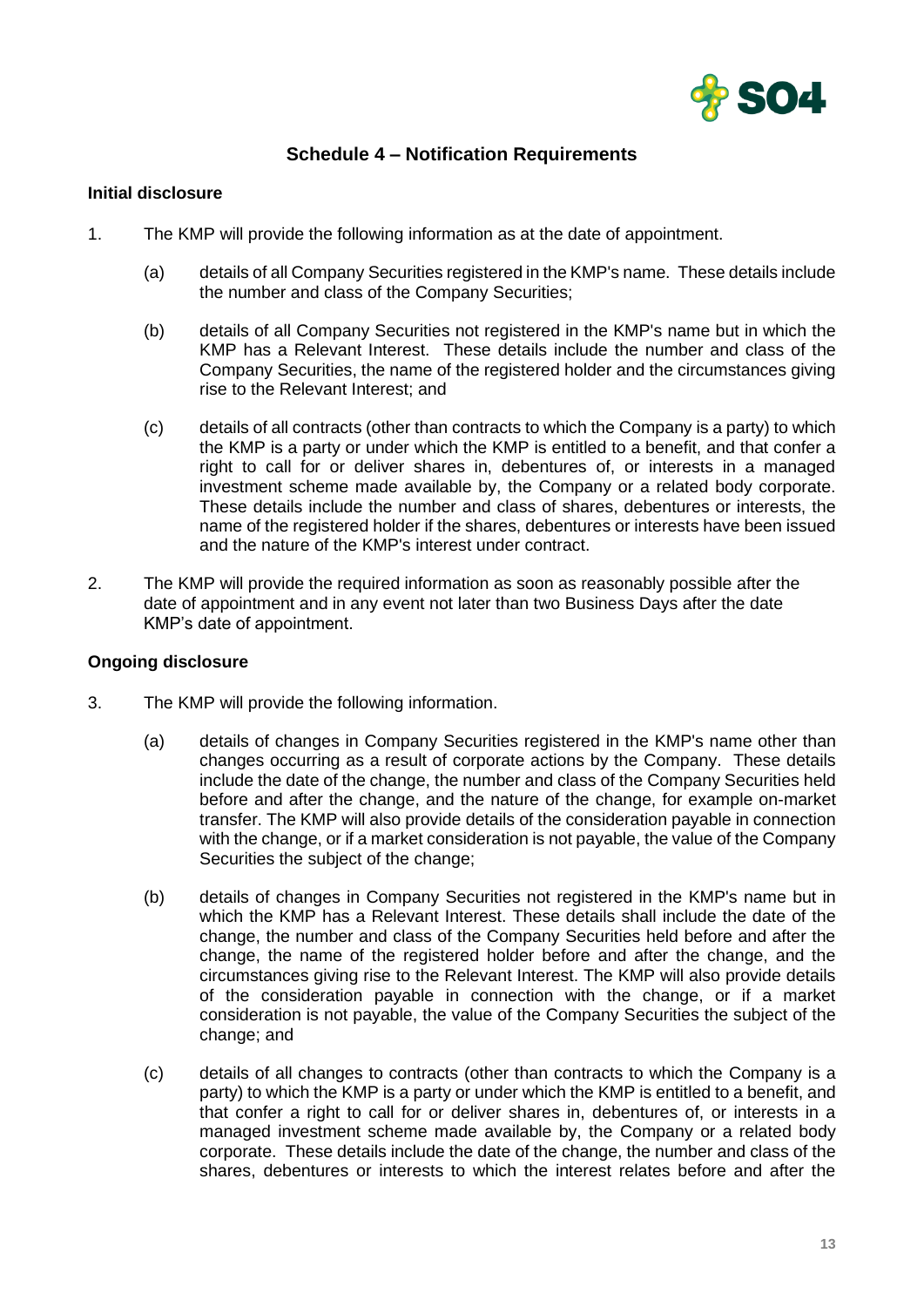

change, the name of the registered holder if the shares, debentures or interests have been issued, and the nature of the KMP's interests under the contract.

4. The KMP will provide the required information as soon as reasonably possible after the date of the change and in any event no later than two Business Days after the date of the change.

#### **Final disclosure**

- 5. The KMP will provide the following information as at the date of ceasing to be a KMP.
	- (a) details of all Company Securities registered in the KMP's name. These details include the number and class of the Securities;
	- (b) details of all Company Securities not registered in the KMP's name but in which the KMP has a Relevant Interest. These details include the number and class of the Company Securities, the name of the registered holder and the circumstances giving rise to the Relevant Interest; and
	- (c) details of all contracts (other than contracts to which the Company is a party) to which the KMP is a party or under which the KMP is entitled to a benefit, and that confer a right to call for or delivery shares in, debentures of, or interests in a managed investment scheme made available by, the Company or a related body corporate. These details include the number and class of the shares, debentures or interests, the name of the registered holder if the shares debentures or interests have been issued and the nature of the interest under the contract.
- 6. The KMP will provide the required information as soon as reasonably possible after the date of ceasing to be a KMP and in any event no later than two Business Days after the date of ceasing to be a KMP.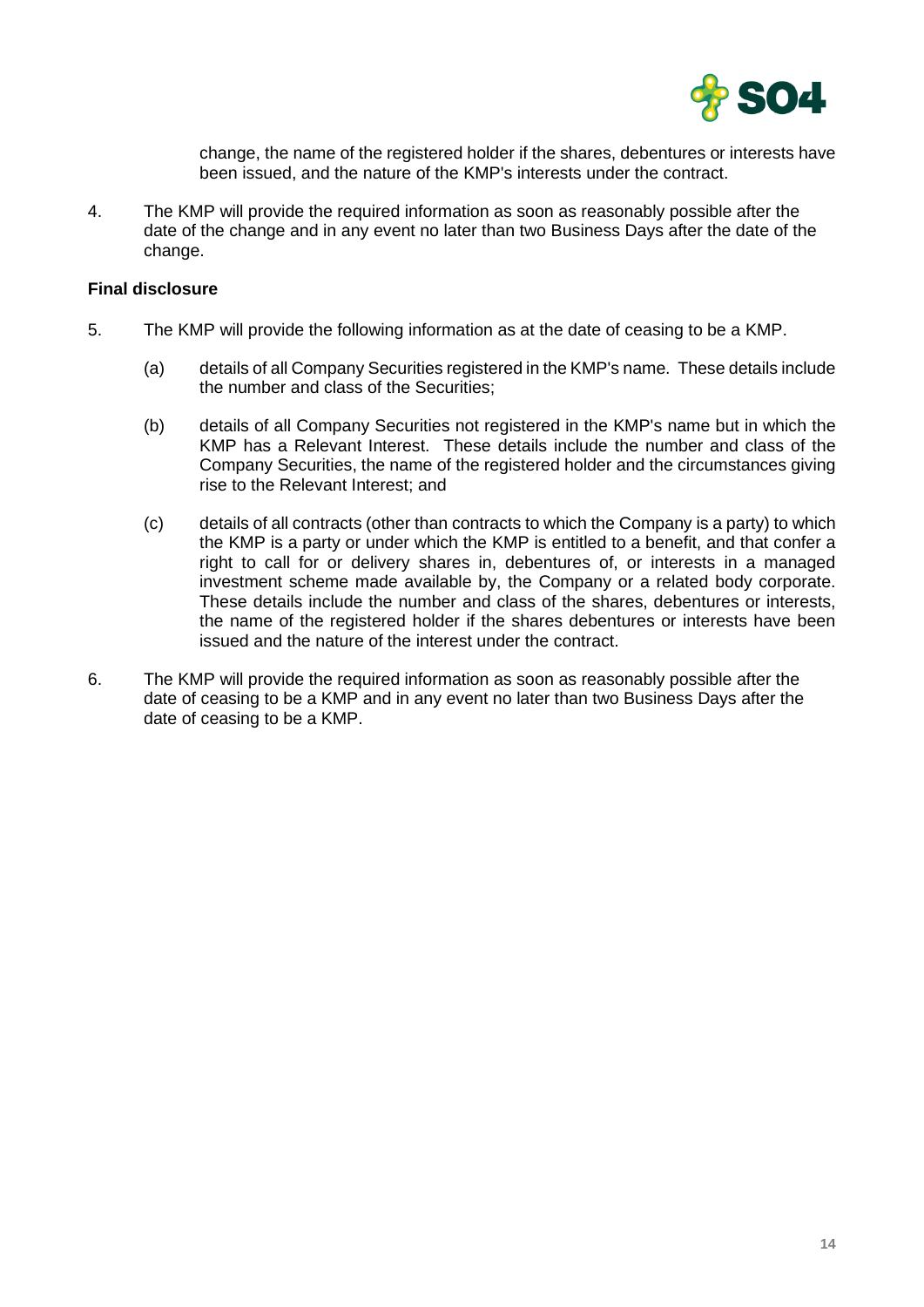## **Schedule 5 - Form of Acknowledgement by Employee**

- (a) I have read and understood the document titled "Securities Trading Policy" of Salt Lake Potash Limited (the **Securities Trading Policy**).
- (b) I agree to be bound by, and to comply with, the Securities Trading Policy.
- (c) I acknowledge and agree that the Securities Trading Policy forms part of the terms of my appointment as an employee/director/consultant of the Salt Lake Potash Limited.

Signature: ……………………………………………………………………

Name: …………………………………………………………………………

Date: ..……………………………………………………..…………………..

*To be returned to the Company Secretary on completion.*